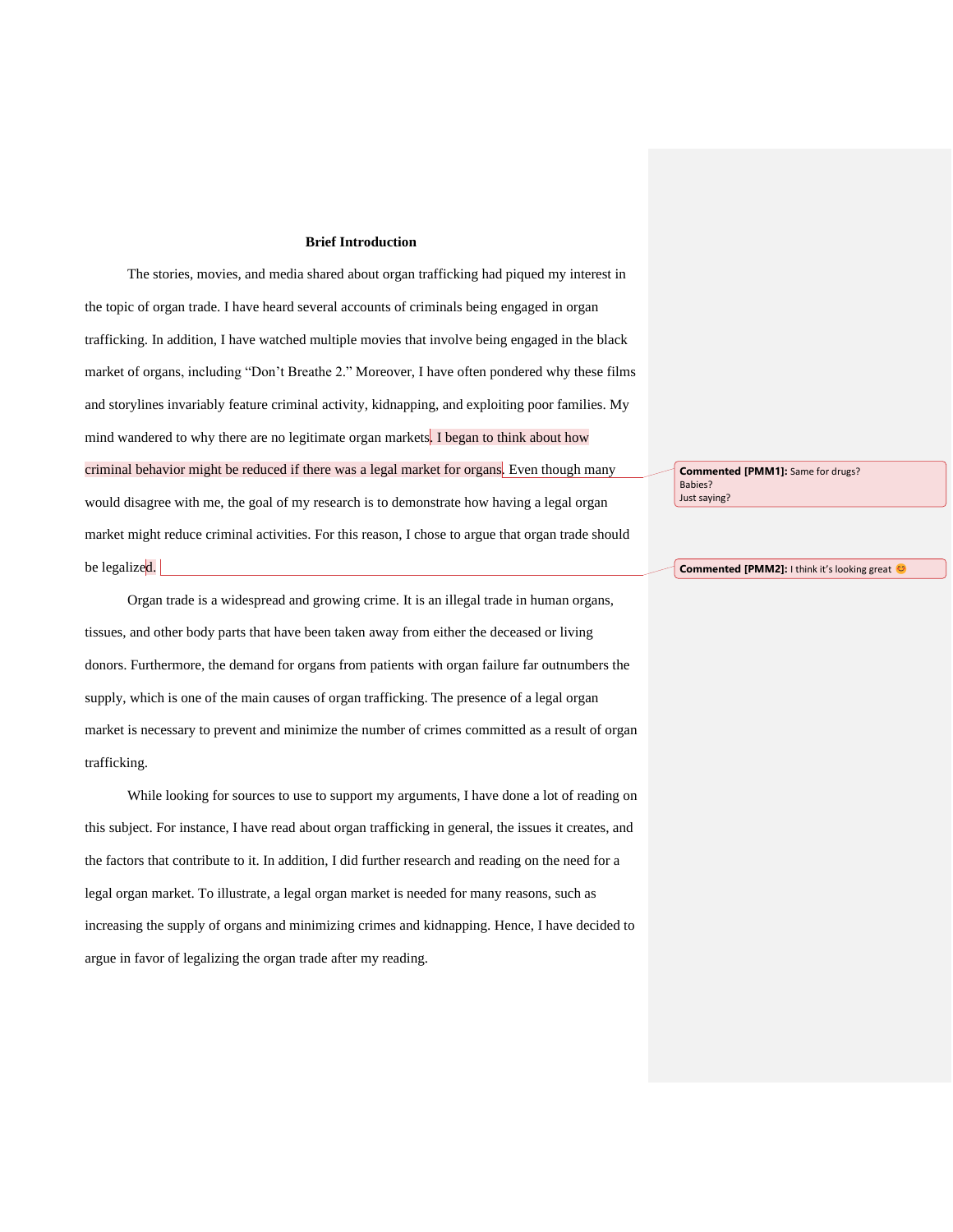Furthermore, one of my main concerns about this research paper is not being able to persuade my audience. Because the topic of organ trade is controversial, I am concerned that my arguments will fail to persuade the readers. However, I will work on supporting all my arguments with high-quality evidence to persuade my audience.

## **References**

- Alrogy, W., Jawdat, D., Alsemari, M., Alharbi, A., Alasaad, A., & Hajeer, A. H. (2016). Organ trade using social networks. *Saudi Journal of Kidney Diseases and Transplantation: An Official Publication of the Saudi Center for Organ Transplantation, Saudi Arabia*, *27*(5), 971–976.<https://doi.org/10.4103/1319-2442.190866>
- Greenberg, O. (2013). The global organ trade. *Cambridge Quarterly of Healthcare Ethics*, *22*(3), 238–245.<https://doi.org/10.1017/S0963180113000042>

Ambagtsheer, F., & Weimar, W. (2012). A criminological perspective: why Why prohibition of organ trade is not effective and how the declaration of Istanbul can move forward. *American Journal of Transplantation: Official Journal of the American Society of Transplantation and the American Society of Transplant Surgeons*, *12*(3), 571–575. <https://doi.org/10.1111/j.1600-6143.2011.03864.x>

## **Planning**

I am currently registered in six courses. The courses I am enrolled in are Advanced Academic Writing (ENG204), Introduction to Arabic Heritage 2 (ARA102), Fundamentals of Database Management (MIS301), Business Ethics and Social Responsibility (MGT360), Fundamentals of Managerial Accounting (ACC202), and Innovation and Entrepreneurship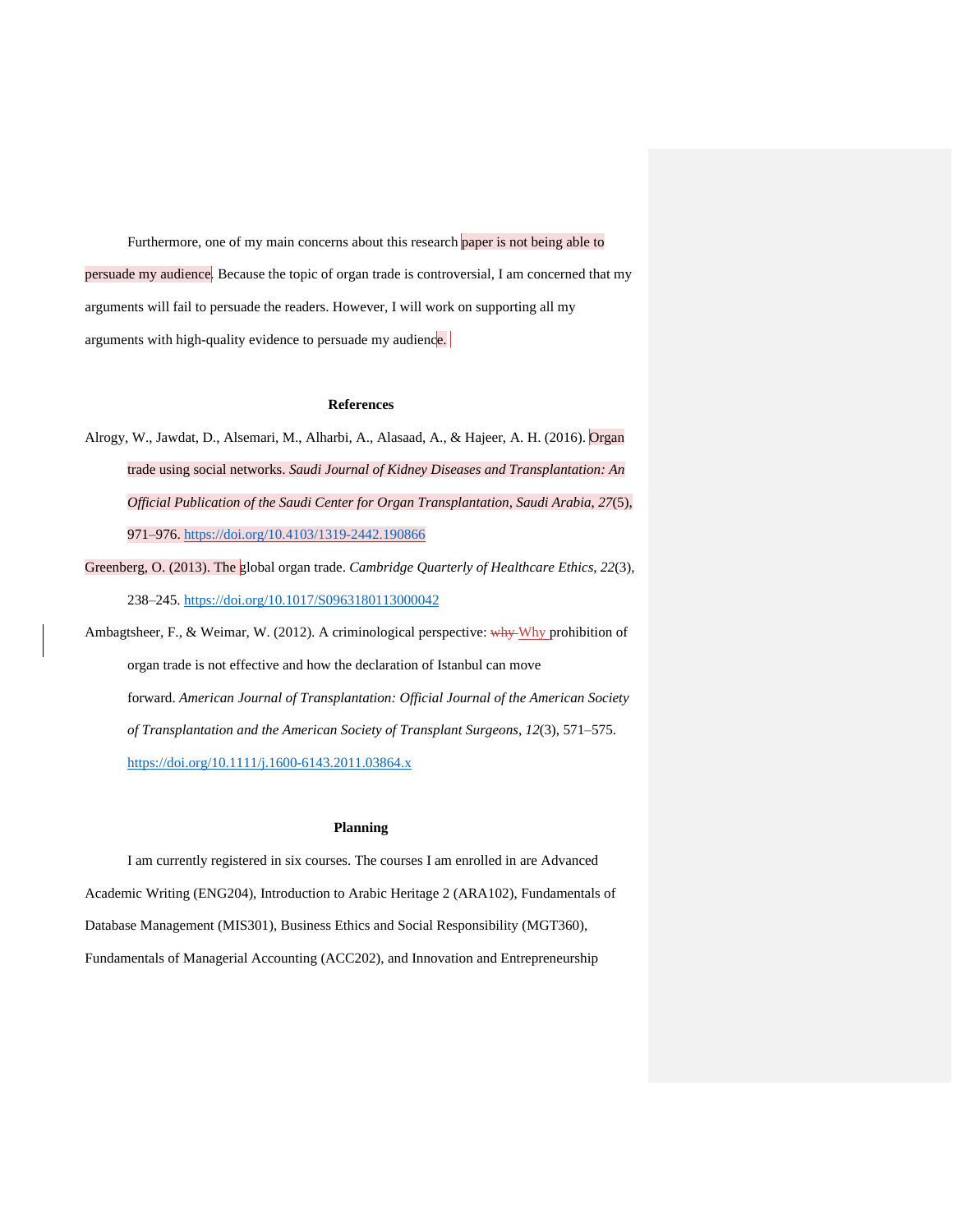mindset (IEN301). To keep up with the above-mentioned courses, I already created a plan at the beginning of the semester. Also, I have already listed all the quizzes, assignments, midterms, and projects deadlines in my plan, which makes it easier for me now to construct a plan for writing my research paper.

| Week 4 | I do not have anything due this week. However, I am going to have     |
|--------|-----------------------------------------------------------------------|
|        | an assessment in Arabic Heritage. Therefore, I will just dedicate     |
|        | some time to research more about my topic to gain more                |
|        | understanding about it. I will also start with the research proposal  |
|        | since it will be due in week 6.                                       |
| Week 5 | For this week, I am going to have an accounting quiz and a database   |
|        | management midterm and assignment due. For this reason, I will not    |
|        | be able to work a lot on the research proposal. Moreover, I have      |
|        | already booked an appointment at the writing center to help me        |
|        |                                                                       |
|        | adjust and correct any errors in my paper.                            |
| Week 6 | The research proposal is due this week. I will make sure to proofread |
|        | my paper before submitting it. Furthermore, week 6 is a busy week     |
|        | for me. I will have an accounting midterm, an innovation and          |
|        | entrepreneurship mindset project due, and a business ethics and       |
|        | social responsibility midterm. However, I will still try my best to   |
|        | start drafting my research.                                           |
| Week 7 | I only have two assignments due in week 7. Hence, I will dedicate     |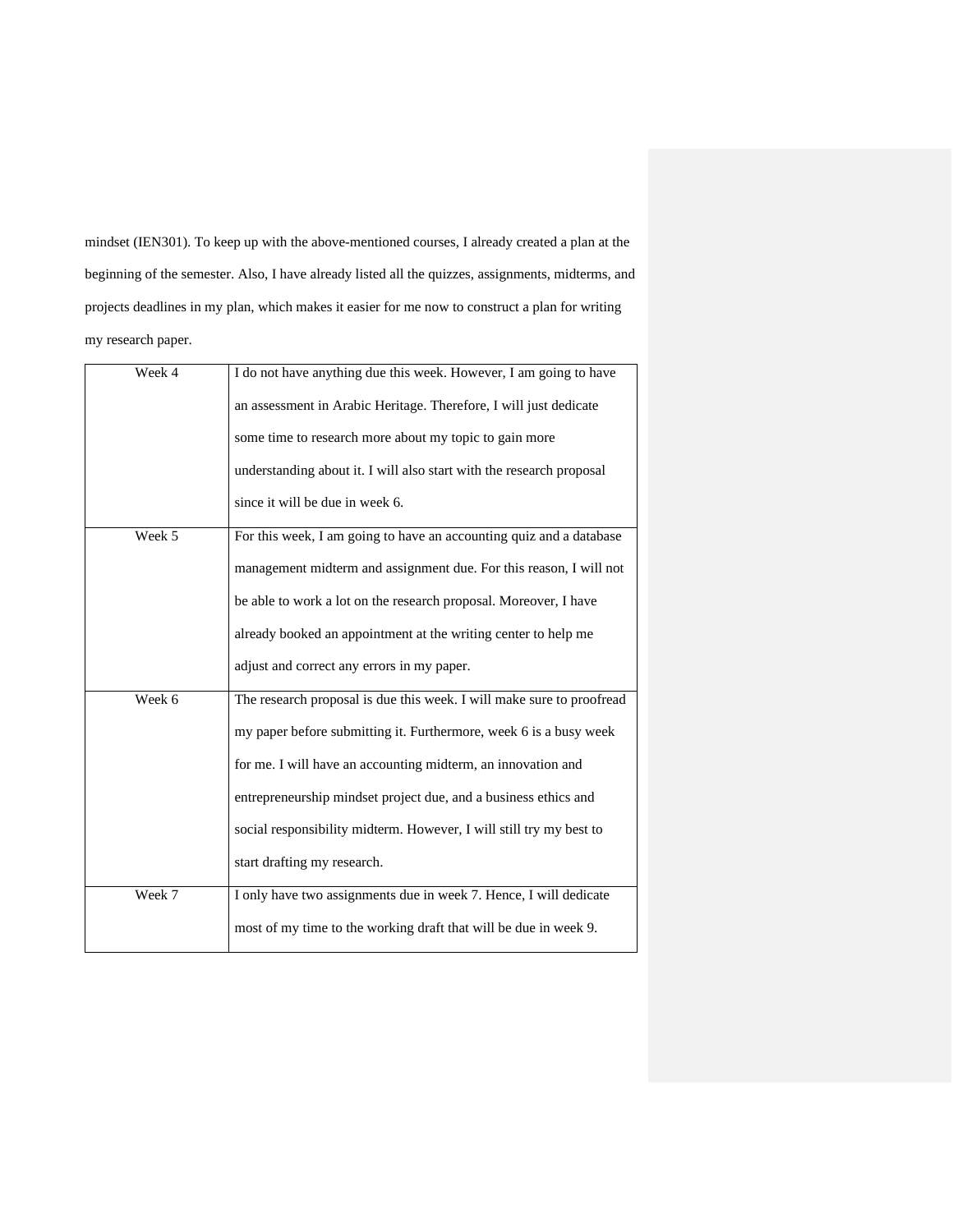| Week 8    | For this week, I will only have an accounting quiz to prepare for. I  |
|-----------|-----------------------------------------------------------------------|
|           | believe that this is my best chance to entirely get done with the     |
|           | working draft. In addition, I have scheduled an appointment with the  |
|           | writing center to have my working draft reviewed.                     |
| Week 9    | Luckily, I do not have any quizzes, assignments, or midterms this     |
|           | week. The working draft is due in week 9; therefore, I will focus on  |
|           | editing and proofreading my working draft this week. In addition, I   |
|           | am aiming to start working on the progress report that is due in week |
|           | 10.                                                                   |
| Week 10   | I will have an accounting quiz, a business ethics and social          |
|           | responsibility midterm, and a database management midterm and         |
|           | assignment due. It is going to be a tough week; however, I will also  |
|           | work on the progress report and finalize it.                          |
| Week $11$ | I have nothing at all to worry about for this week. Hence, I am going |
|           | to start working on the final paper.                                  |
| Week 12   | For this week, I also do not have anything due. This will provide me  |
|           | the opportunity to concentrate on completing the final paper.         |
| Week 13   | This week is a bit busy because I will have an accounting midterm     |
|           | and an innovation and entrepreneurship mindset project due. Also, I   |
|           | will visit the writing center this week.                              |
| Week 14   | My business ethics and social responsibility project will be due this |
|           | week. Thus, in addition to working on my final paper, I am also       |